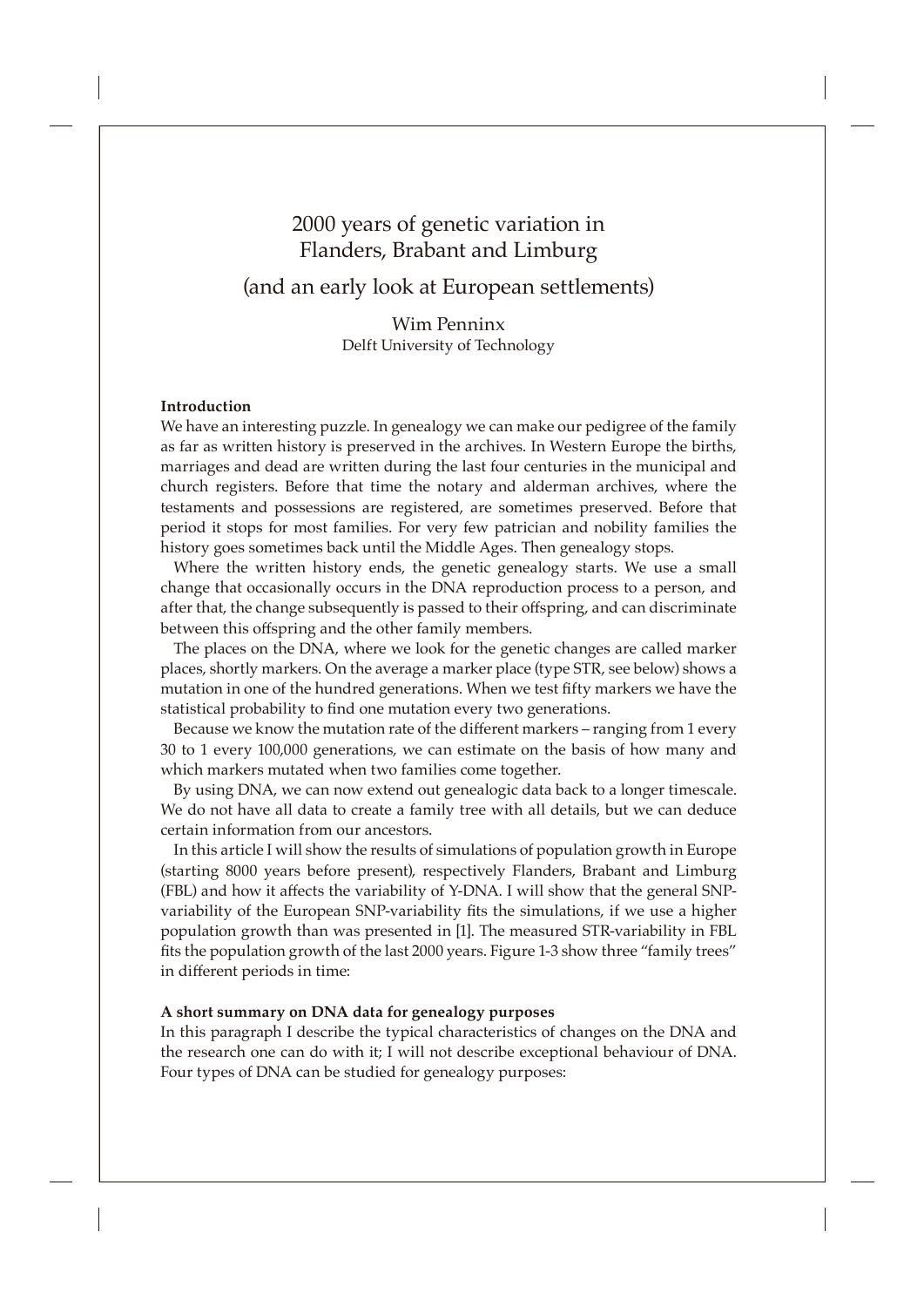

- mtDNA, the mitochondrial DNA, given from mother to her children
- Y-DNA, the Y-chromosome, given from father to son
- X-DNA, a son gets his X-chromosome from his mother, a daughter gets it from both parents.
- auDNA, 22 different autosomal chromosomes, given from parents to children. All chromosomes are different and each have their own length and pattern.

The mtDNA and Y-DNA can be used to track DNA without a mixing from the two parents. Changes in these parts of the DNA can only occur by genetic changes. The Y-DNA is one of the short chromosomes. The mtDNA is very short.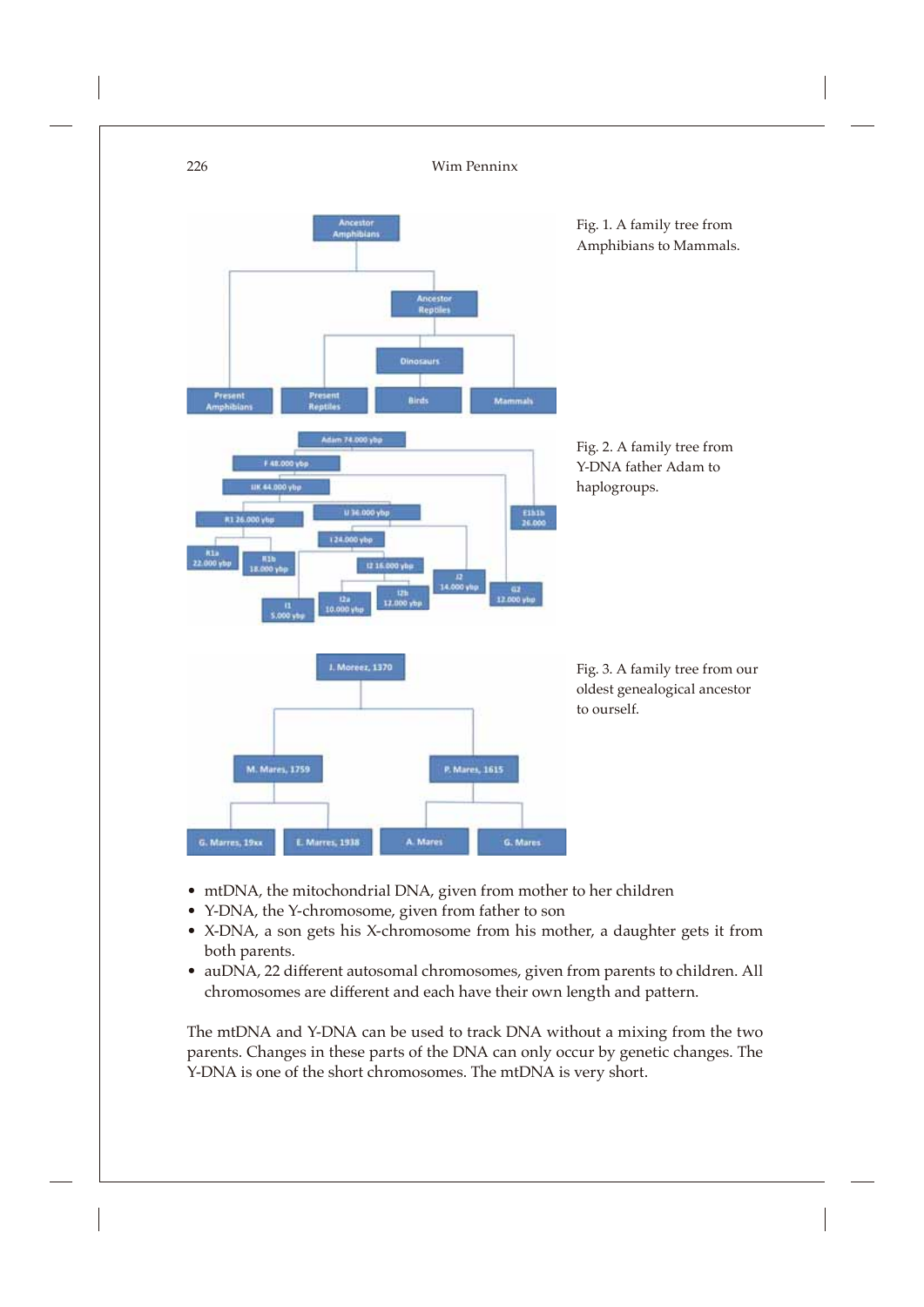X-DNA and auDNA are given from both parents to a child. A child gets parts (segments) of these chromosomes from both parents. By analysing the DNA of one person, it is not possible to deduce from which grandparents the parts of the chromosomes orginated. If one shares a  $3<sup>th</sup>$  gr. grandfather (five generations), it is likely one finds shared segments. In case the relatives are closer related, it is very likely one finds shared segments. In case the distance is further, the chances to find a shared segment are small.

DNA has two kinds of genetic changes. SNP's and STR's. I will describe the main characteristics:

• an **SNP** can occur everywhere on a chromosome or mtDNA. SNP's have a very low chance to occur. In most cases an SNP occurred only once in the human history. E.g. the SNP that was called M267, occurred in the Y-chromosome of one man. All sons gave it to their sons etc. Every man that descended in pure male line from him, has this SNP, and nobody else. The people who have this SNP are called haplogroup J1-M267. On average every few generations an SNP occurs on the Y-chromosome. Since the mtDNA is very short, the chance that an SNP mutation occurs on the mtDNA is much smaller.

 Most mutations have no consequences. Some mutations do have consequences. Many of the differences between people in different parts of the world (colour of hair or eyes, tolerance for milk) are the result of SNP's on the auDNA.

**STR's** are very short repetitive sequences on a chromosome. One of them on the Y-chromosome is called DYS393. If this repetitive sequence is 13 times present, one says DYS393=13. In case a mutation takes place from father to son, the length of the repetition in generally goes up or down by one. In the case it goes up, we have DYS393=14. The chance that this value changes is low, but very large in comparison to an SNP. In the case of DYS393 this chance is about 0.0008 (and is called mutation rate). So roughly one in 1250 generations (about 45.000-50.000 years) this value of DYS393 changes. If we would have e.g. 62 markers and they would have an average mutation rate like DYS393, we have a total mutation rate of about 0.05. We expect in 20 generations (about 600 years) 1 marker to change. Some of the most often measured markers have higher mutation rates; if we measure 60 STR-markers, we expect a few markers to have changed after 600 years. Since it is statistics, sometimes we see 0 changes, sometimes we see more changes than a few. If we have many measurements, we have better statistics, and the average value can be determined better.

If one finds old human material (graveyards, Ötzi the Iceman, remains in Egyptian Pyramids), one will try to analyse the DNA. If it is well preserved (as Ötzi the Iceman), or the DNA is recent, one can analyse the DNA fairly complete. In case it is old, and not well conserved, one can still sometimes deduce the mtDNA characteristics or a few SNP's. One of the successes of analysing old human material was the analysis of the mummies in the era of Tutanchamon. One was able to deduce family relations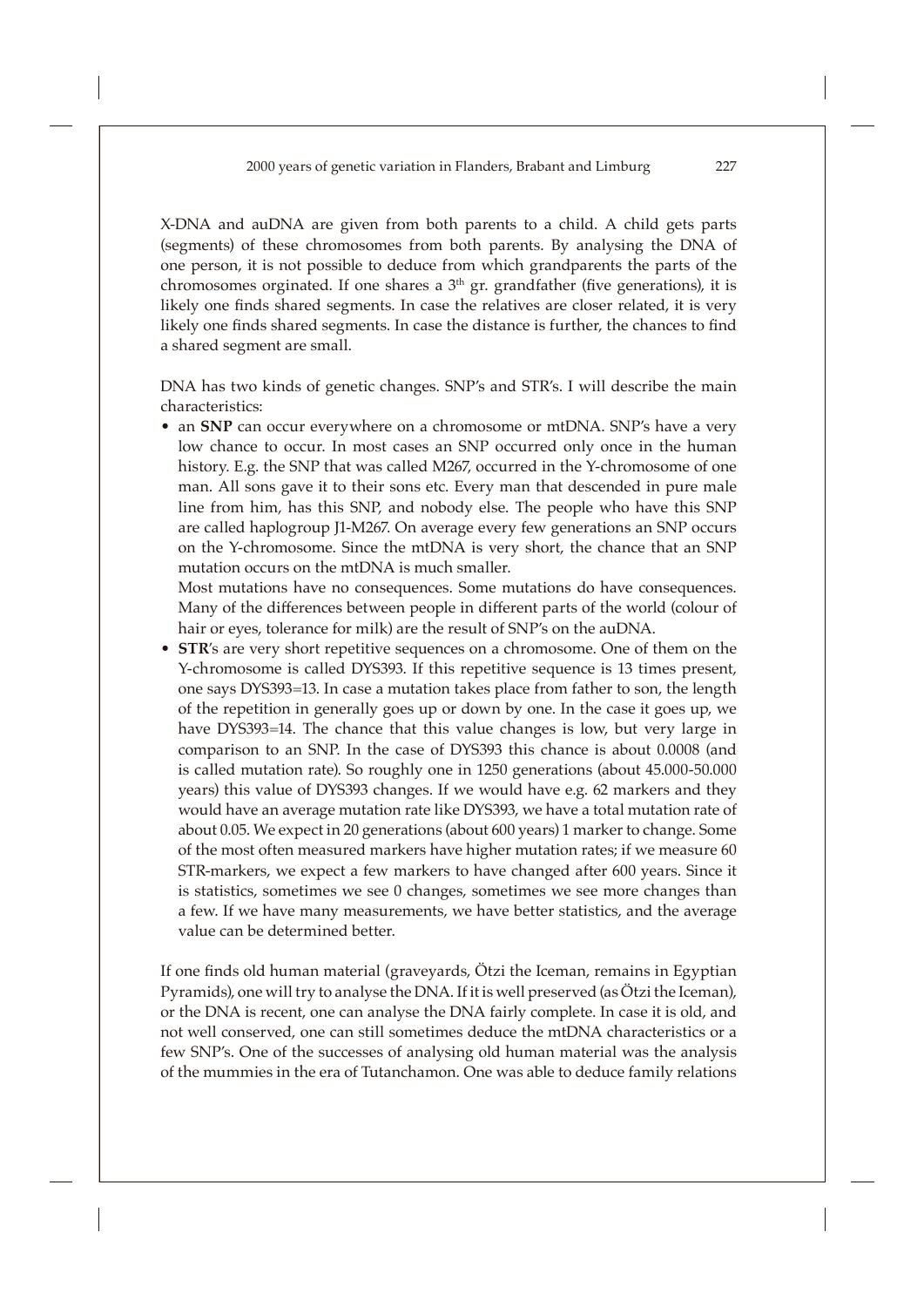between the mummies that were found. The main conclusions, the parents of Tutanchamon were brother and sister, is accepted by most scientists.

In the rest of this article we use Y-DNA data, so we study male-line family trees. In genetic genealogy (and biology) one uses the word "phylogenetic tree".

#### **Some family trees**

In 2012-2013, it is quite expensive to measure a complete Y-chromosome. In 2013 a commercial company offered a complete Y-chromosome analysis for  $\epsilon$  1000. Most people, that have their DNA measured for genealogical reasons, have measured a set of SNP and STR markers. For recent history (up to a 1000 years) most research is done using STR-markers. This is where traditional genealogy meets genetic genealogy. Surnames and Y-DNA are used to create family trees.

If we measure different people in a large male-line families, we can trace the DNA changes. The DNA of close relatives are very similar. Suppose a DNA change took place in the year 1700 in one of two brothers, and both brothers have male-line descendants. In that case we can trace which persons are descendants of the brother with the marker change, and who are the descendants of the brother without the marker change. In case we can measure several male-line family members, and we have genealogy information, we can determine in which period the mutation must have taken place. In case we do not have genealogical information, and we have two lines, we can roughly calculate how long ago this specific marker mutation took place. This is done by determining the amount of marker changes after the specific marker change took place. In case few marker changes took place after the specific marker change, the specific marker change took place recently. In case many changes took place after the specific change, the specific marker change took place a long



Fig. 4. The positions where the marker changes have taken place is drawn in this maleline family tree. This tree contains both genealogical data, as well as relations purely based on DNA data. The ancestor probably lived between 1000-1370. All persons have their oldest genealogical ancestors in the region of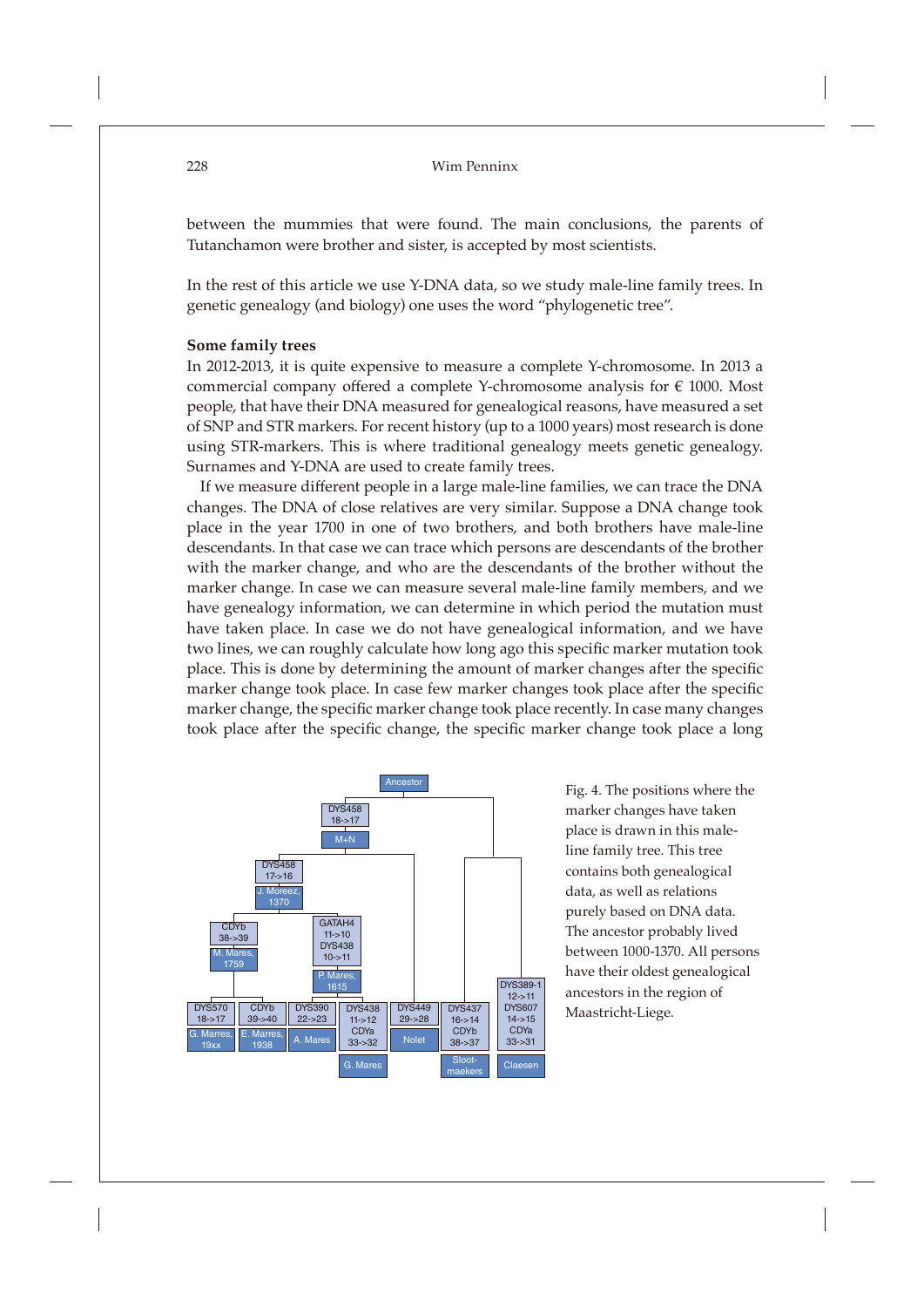time ago. This is determined by an estimate how many changes we expect during a period of e.g. 100 years. An example of a male-line family tree with genetic markers is given in given in figure 4.

#### **Trees, population densities and statistics**

The population size has been determined for a long time by the amount of food the population can grow in the area they have available. If an area is very suitable for crops, the population density of people will be large; a mountain area will have a lower population density. By increasing knowledge, we are more efficient to cultivate crops, and the population density increases. In case a small group of a population moves to an area without people, the population density will increase quickly to the density that fits the knowledge and the suitability of the area to grow crops.

Some examples:

- On an isolated island, a group will live during a longer time a constant population size. After a quick an initial growth the population with stay at a constant population size. The Y-chromosome variability will be small, since the most recent common ancestor of all group members lived recently. This pattern is e.g. found in isolated indigeneous people in southern America and in small islands in the Pacific.
- When a large group settles in a new area, the ratio of different Y-DNA groups will be the same in the new area as in the area they departed. This pattern is e.g. found when the Vikings populated Iceland, where the haplogroups distribution is the same as the founding country Norway.
- If we compare the genetic differences between Europeans and Africans we see a large difference. In Africa the population started to grow a long time ago, which results in large genetic differences between Africans. Europeans the population growth was fairly recent, which results in a much smaller variability today. A recent strong increase of population is also seen in the United Kingdom. Here the population grew recently (over last 2000 years) through a number of small peoples from different regions in Europe.
- If a population is well mixed, the ratio of different genetic characteristics will stay constant; independent of the population growth. If the population is not well mixed, it is likely that certain groups grow differently, faster or slower, than other groups, due to differences in chances to survive. In the case of destructive wars between populations, it is clear that the DNA of some groups will become extinct or will be minimized.
- In case an immigrant settles in a new country, and adjusts to the population that is already living in the country, the population growth of his DNA will follow the population growth of the country.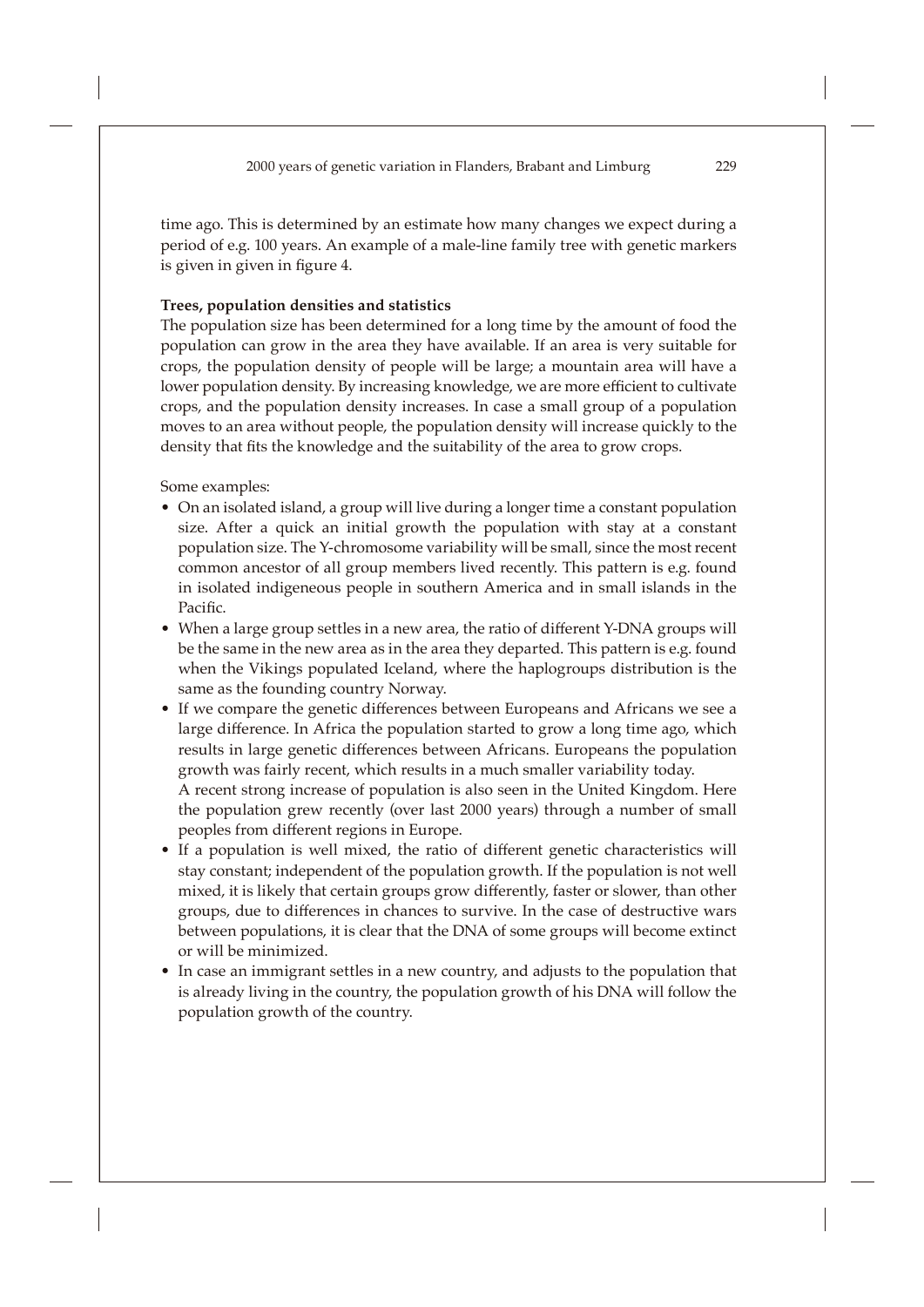# **Some examples of population mixtures A simulation**

In this article I simulate the growth of a population for a period of time. I start with a population of X as a start of the simulation. I choose a population growth for the total population in one generation, say alpha. I choose an average generation length of 30 years and define it as the average age of a father when a child is born. By assuming that each male has random chance to have male sons, we can create simulated male-line family trees for as many generations as we want. Each man will have a an equal chance to have one son. In this model the chance to have one more son will be independent of the already born sons. I will use a Poisson distribution for the generation of male descendants. In this simulation I only look at sons who reach the age to become a father. In case a son will die earlier, or a daughter is born, this data is not used in the calculation.

To determine the ratio of the numbers in our calculation and a real population density, I used historic data, when healthcare was less than today. The oldest data of "Bevolkingsatlas van Nederland" was used (between 1800-1850). In a group of 1000 inhabitants, the birthrate was 11.6 boys per year. On average 61% of the boys reaches the age of 30, and is expected to become a father. From these values one deduces that  $22\%$  of the population is expected to be a father in the definition as given above. In case one has 100 potential fathers in the simulation, it represents a population size of 100/0.22=450 people.

# **General results of the simulations**

To simulate the genetic variability in human history, we use a population growth of alpha (growth in a generation). The simulations show that, in case alpha is 1%, only 1% of the males will have a male-line family tree after many generations. A large part of the other 99% will have descendants, but they will not have a male-line family tree. In case the population growth is larger, e.g. 5%. The percentage of the males that will have a pure male lineage will go to 5%. The easiest way to image this, is to think of a small island, where the amount of inhabitants is limited. In this article I will call the ratio of Y-DNA ancestors to the amount of potential fathers the "Y-DNA ancestor ratio".

The actual size of the group does not influence the the Y-DNA ancestor ratio. Suppose we have at an initial moment a population size of 1.000.000 people and the growth rate is 1%. After a long period of time after the initial moment we will determine the amount of Y-DNA ancestors from the initial moment, the expected value will be  $1.000.000*1\% = 10.000$ . In case the period of time is not long, the Y-DNA ancestor ratio will be between 1% and 100%.

# **Eff ects not calculated**

In case chances to survive depend on social situation or warfare, the chances to have descendants are not equal. In that case the percentage of the males that will have pure male lineages will go down further.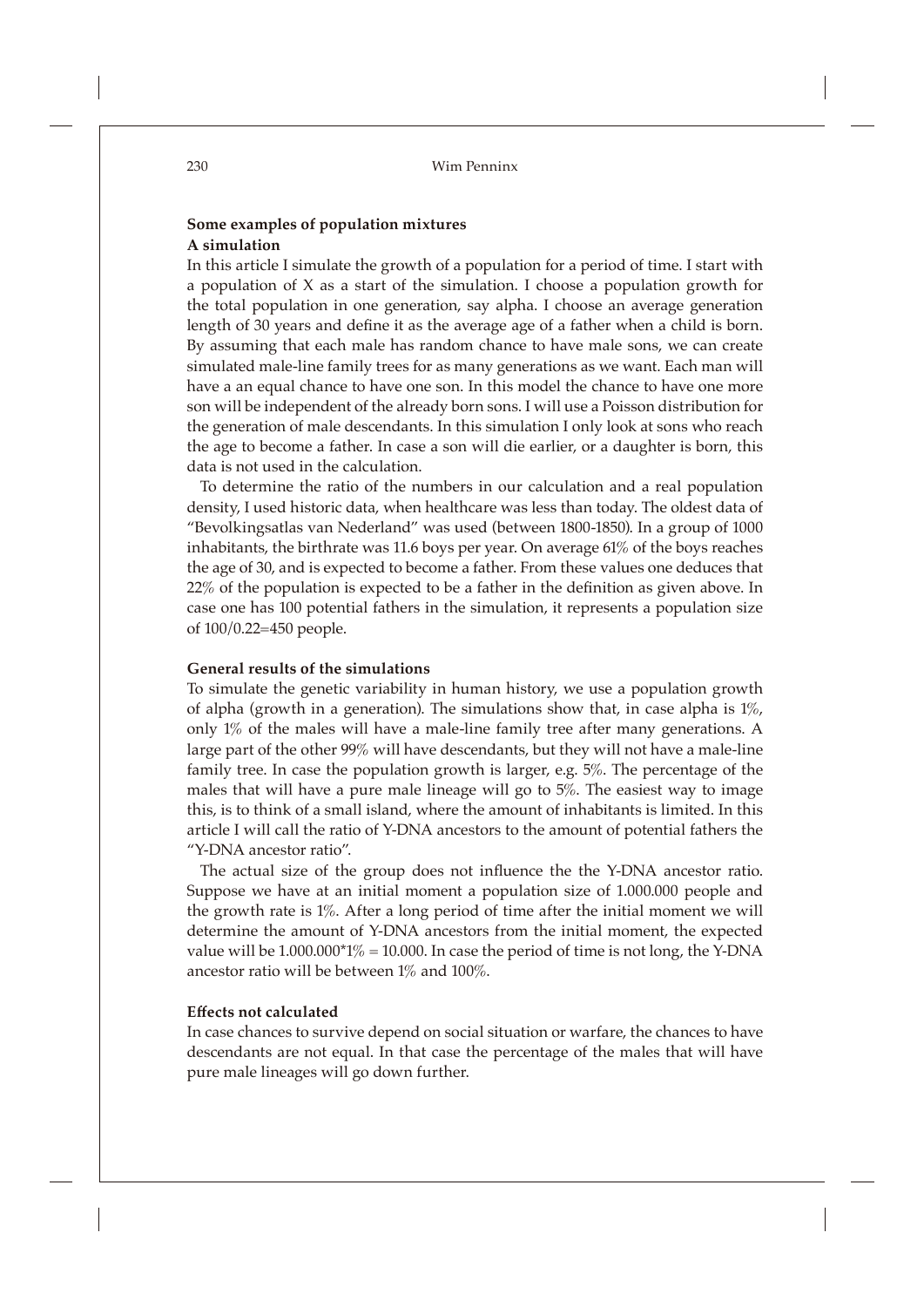#### **A comparison between the simulations and measurement.**

Two simulations were made for different periods and areas. It is important that in the comparisons with measured values a few criteria are met:

- 1. The variability is mainly determined by the evolution of the studied group. This requires that the influx of newcomers has a low impact on the statistics, and can be neglected (or calculated). It is easiest if the studied group stayed in the same area. The uncertainties with respect to mixtures are small in that case.
- 2. The variability can be compared with measured values.

The first study deals with the SNP haplogroups as a comparison for the European population in the early period in Europe (starting 8000 ybp); the second study deals with the STR variability in the area of Flanders, Brabant and Limburg in the last 2000 years.

#### **The prehistoric population densities in Europe between 8000-2000 ybp**

I started with the expected population densities of Europe in the period of 8000- 2000 ybp (years before present), as determined by [1]. They determined a value of 1.013. Simulations were created with 1.01 and 1.02 respectively, and using a European population of 29 million in the year A.D. 0 [1]. In the rest of this paragraph I discuss the results for a population growth of 0.02 and will argue that this is too low. For Europe this means a growth from 600.000 inhabitants in 8000 ypb (6000 BC) to 1.1 million in 7000 ybp and .. 29 million in 2000 ybp (the year A.D. 0). The simulation started with 135.000 potential fathers (600.000/0.22) in 8000ypb. I created male-line family trees. The results of the simulations are shown in table 1. In the simulation only a small group (2.565) of the 135.000 potential fathers has male line descendants at present in the simulation; this is about 2% as expected (see the paragraph "General results of the simulations"**)**. This value can also be deduced from the amount of measured European unique Y-DNA SNP's that is older than 8000 ybp. With the present knowledge this value is a lot smaller than the value of 2.565. With the present knowledge about 10-20 are expected in Europe (a few G, one I1, a few I2, a few J2, one R1a, one R1b) [2].

The amount of Y-DNA genetic fathers was in Europe more likely to be on the order of 10-100 than 2.500 in 8000 ybp. Two reasons can explain this difference:

- 1. A large difference in survival changes for different groups: the likely introduction of lactase-persistency [3] and the introduction of cattle herds in Europe (possibly by R1b) gave this group a much larger population growth than the indigenous people of Europe.
- 2. The population density was overestimated by [1]. It seems likely that the influence of new knowledge and DNA-changes gave rise to a higher population growth than 0.02, and the initial value of 600.000 people in 8000 ybp is too large. A population growth of 0.03 and a population of 29 million in Europe in 2000 ybp would give a value of 78.000 people in 8000 ybp and an expected value of 500 unique Y-DNA fathers.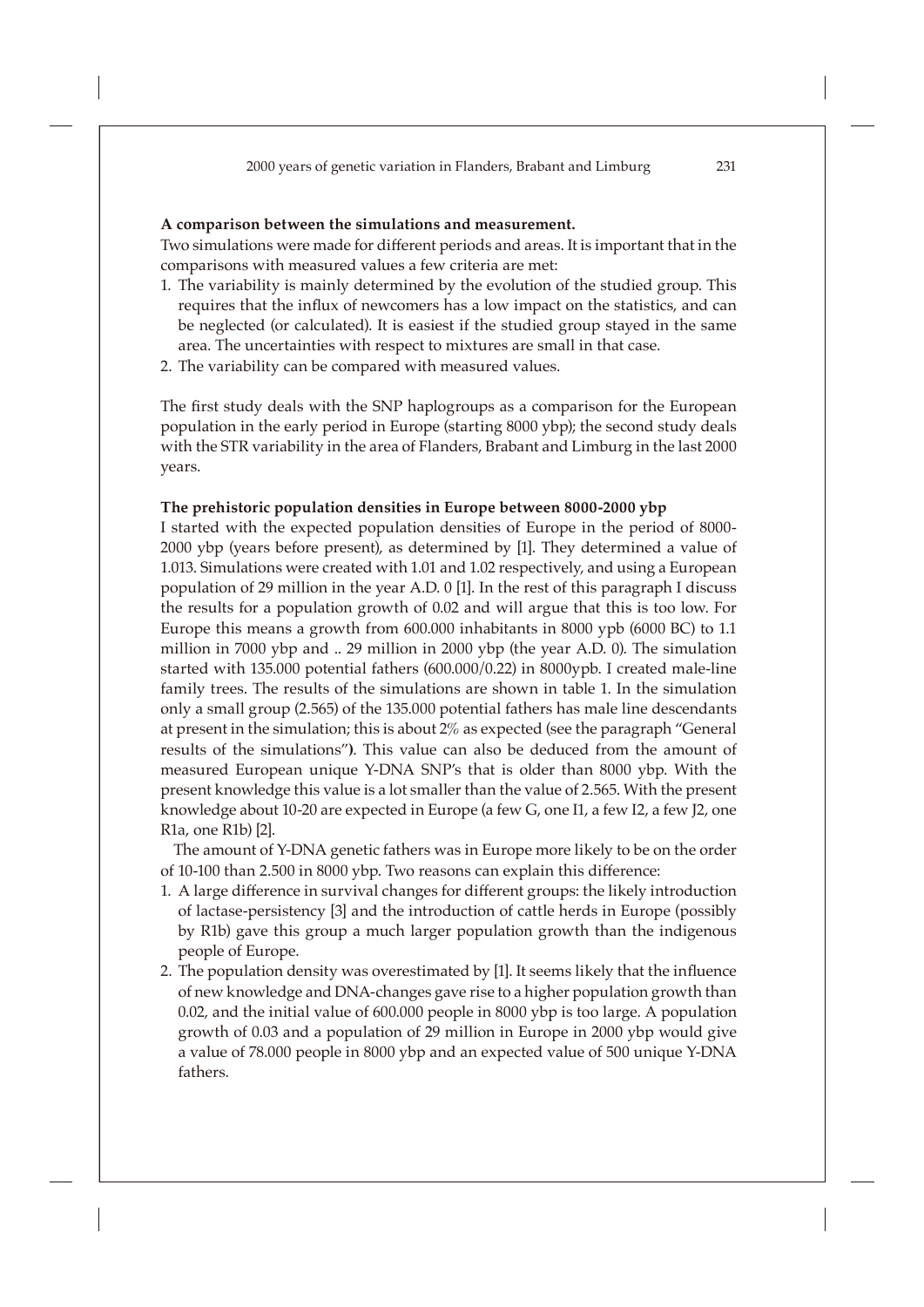Haplogroup R1b is now the largest Y-DNA haplogroup in Western-Europe. The first split of R1b in Europe was probably after 8000ybp, R1b-L11 as parent of both R1b-P312 and R1b-U106, see [4]. I compared the expected population size of R1b from 8000 ybp until 1800 A.D. I first determined the R1b population size in Europe in the year 1800, so before the recent and strong population growth. This was determined by using the present values of R1b percentages as published on Eupedia [5] and \*using the published populations in the different countries in the year 1800 [6]. It is not expected that survival advantages of Y-DNA haplogroups existed within a country in the last 200 years. This calculation resulted is a population of about 80 million R1b in Europe in the year 1800. If we start with a group with one founding father R1b in Europe in 8000 ybp, this gives us an average population growth of 0.06. This value is not strongly dependent on the value of this value of one; in case we would have three founding fathers, the population growth would still be 0.06.

In case we follow the population growth of 0.06 for R1b, we expect an increase from 1 founding father in 8000 ybp to 7 pedigree lines in 7000 ybp and 48 lines in 6000 ybp. The amount of pedigree lines is on the correct order of scale. Since the percentage of time between the appearance of R1b in Europe and the expansion to 50 haplogroup probably took place on a scale of 2000 years, we expect that the STR-variability in the 2000 years is small. This is indeed what is measured: the STRmodal values of the different R1b haplogroups are close together. The variability within each of the R1b subgroups is large, since it spans a time period of about 6000 years, while the difference between the groups span a period of a 1000-2000 years.

# **Population densities in the region Flanders, Brabant and Limburg**

This population was suitable to compare the simulations with recent STR-variability. In this region about 1000 people were measured with 37 STR-markers [7]. The population density is simulated with the same technique and assumptions as for Europe between 8000-2000 ybp. In this case the population growth is set as a function of time. The density is set to 0.02 until 400 A.D. as before and a population density in the FBL-region of 66.000. This values is based on the population growth of [1] in Western Europe, and the population density as estimated for this region between the  $10^{th}$ -14<sup>th</sup> centuries [8]. The value fits the population size as mentioned in [9] for the parts of Brabant and Limburg in the present Netherlands for the year 400 A.D. The density was probably larger in the most successful years of the Roman Empire [9], and went down to 66.000 when the Romans left the Low Countries. An increase and a later decrease of population has a similar genetic variability as a slow increase, as long as the starting and ending population sizes are the same, and the population growth values are independent of Y-DNA groups. In the case of a decrease of population and later strong increase, the variability in the population decreases. The used values for the population growth are 0.10 (400-1300 A.D.), 0.0 (1300-1500 A.D.), 0.15 (1500-1700 A.D.), 0.03 (1700-1800 A.D.), 0.20 (1800-1900 A.D.) and follow the values in [1], [9] and [10]. These values result in a population size of 5 million in the year 1900 (and 9.4 million in the year 2000 A.D.). The influx of people from foreign areas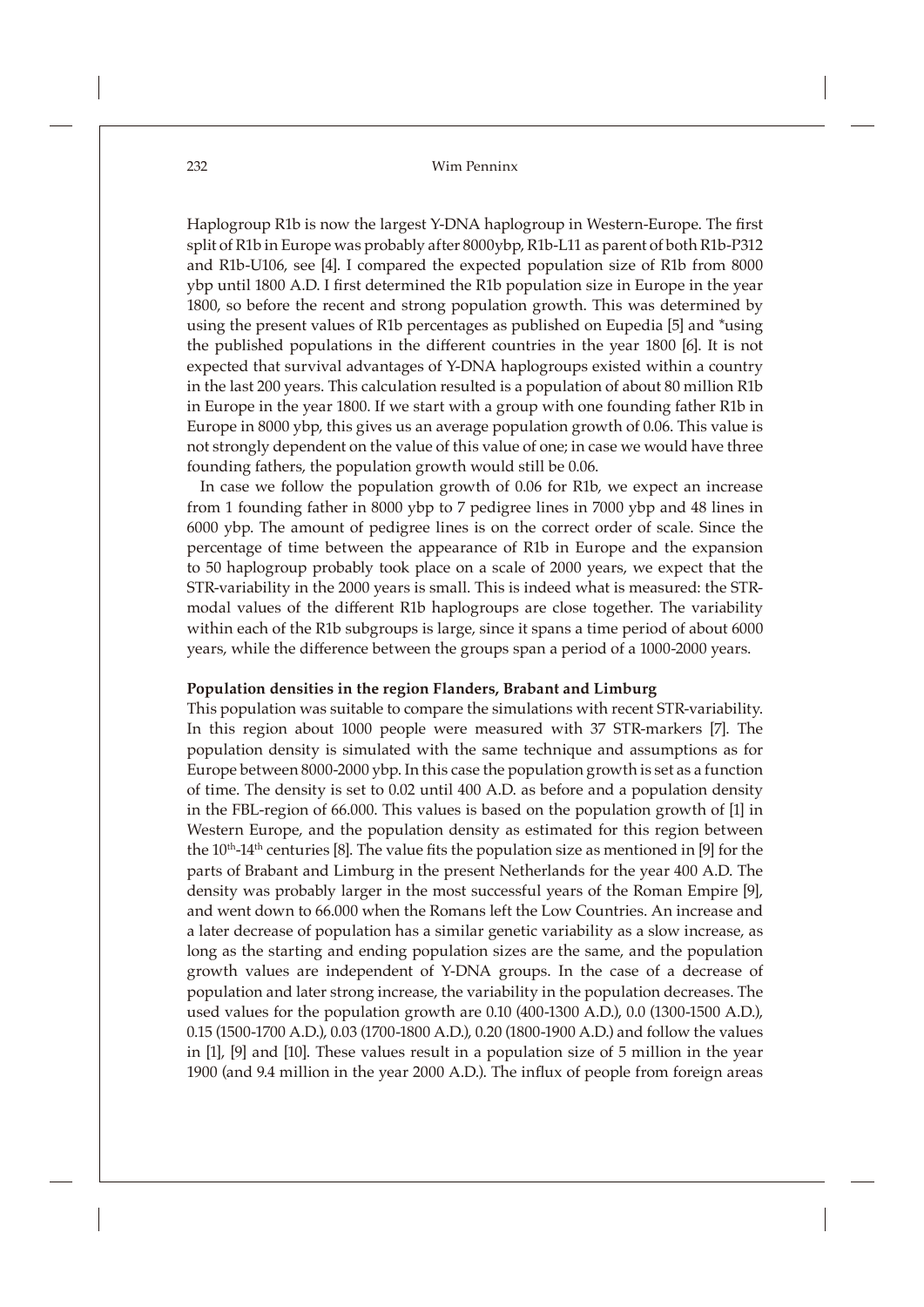is expected to contribute significantly (up to  $40\%$ ) in the period 0-800 A.D. (from the Rhine region) and less than 20% in later periods [9].

The simulations produced again a long list of a male line family trees, with the results shown in table 2. We have about 1270 Y-DNA ancestors in 400 A.D. and 16.500 in 1200 A.D; the number of inhabitants are 66.000 and 1 million respectively.

I picked randomly 1000 persons out of the simulated database. We determined the STR-distances between the 1000 picked persons, as was done in the measurements. This was done by a simulation of the individual STR mutations of each of the 37 markers. In report  $[7]$  only close matches of up to 6 STR-marker differences are reported, so we concentrated on close matches. This means automatically that the simulation only gives information on the short time scale (up to 2000 years). This means that a possible significant influx of Germanic people between 0-800 A.D. has limited influence on the statistics. Another systematic effect might influence the measured statistics. Family members might stimulate close relatives to join in the measurements. A set of equal surname members is present in the dataset. This set has some impact on the set of 0-1 STR-marker differences, and low impact on the 2-6 STR-marker differences. Similar Y-DNA with the same surnames is also expected, if we have random contributions to the dataset. The surnames in the FBL-region have their origin in 1200-1600, see [11], and represent a shared ancestor in the given timeframe. The measured and simulated STR-marker differences are given in table 3. The model fits the genetic variability that is measured, see table 3.

#### **Small and large families that share surnames.**

Another result from the simulation is the distribution of descendants from ancestors at the time surnames became common. Ann Marynissen (Universität von Köln, [11]) showed that the first surnames were given from fathers to children starting in 13<sup>th</sup> century in the FBL-region. In the cities of Brugge and Gent most citizens have surnames in the 14<sup>th</sup> and 15<sup>th</sup> century. In Brabant and Limburg the surnames started later than in Flanders. In Holland the surnames started in the 16<sup>th</sup> and 17<sup>th</sup> century and in the Dutch provinces of Groningen, Friesland and Drenthe the higher percentages of surnames are reached in the 18th and 19th century. If surnames were uniquely given at a moment in time, our simulations would give the distribution of the family sizes of the surnames. In figure 5, we show two cumulative distributions. The "male line family size" is defined as the number of males reaching 30 in a period of thirty years starting the year 1900, and who descended from the same male ancestor, who lived in the year 1500 respectively 1700. The blue line gives the cumulative distribution starting an ancestor in the year 1700. The expected value of the male line family size is 18. The 0.05-0.95 percentages are found at 3-53 men, which shows that both small size and large size families are expected. The red lines give the cumulative distribution for a shared ancestor in the year 1500. The expected family size is 57, and the 0.05-0.95 percentages are at 12-166 persons. People who have done genealogical surname research in the FBL-region will not be surprised by these numbers.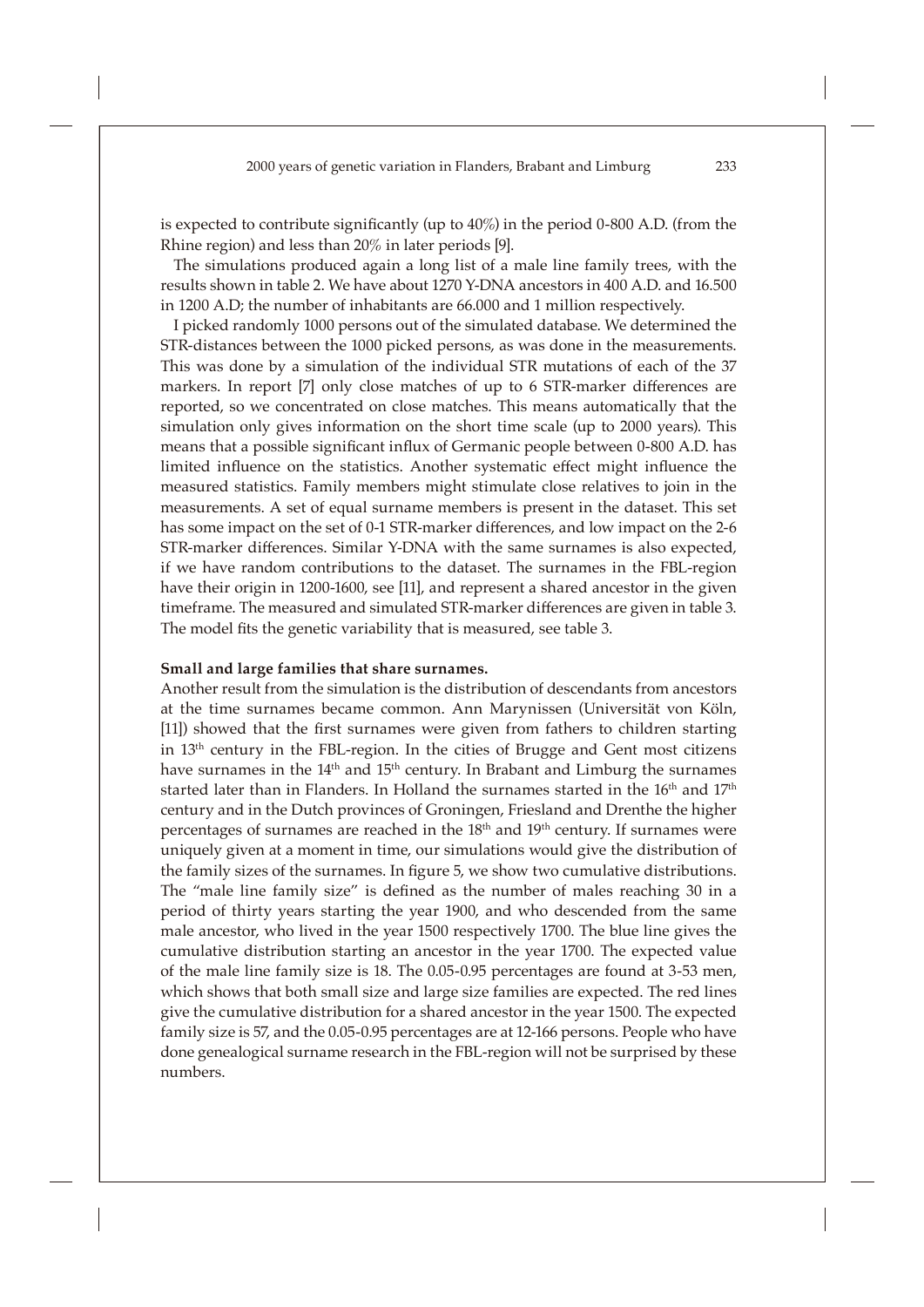

(Figure 5. Cumulative distribution of family sizes (males reaching 30 in a period of thirty years) in 1900 from ancestors in 1500 respectively 1700 for the region of Flanders, Brabant and Limburg.)

# **General conclusions**

In this article I made simulations to show the effect of population growth to the genetic variability in the early years of European settlements and of the region of Flanders, Brabant and Limburg. From this we drew the following conclusions:

- The model is able to describe the genetic SNP-variability for the Europe (8000-2000 ybp) and STR-variability in Flanders, Brabant and Limburg (0 A.D.-present).
- The population growth is larger in the period 8.000-2.000 ybp than reported by [1]
- The present genetic STR-variation is consistent with a model that starts with a population size of 66.000 in Flanders, Brabant and Limburg in the year 400 and a population growth that is independent of the haplogroup.
- We can estimate the amount of Y-DNA ancestors in Flanders, Brabant and Limburg.
- The STR-variability between the R1b subgroups is as expected from the simple model.

Acknowledgements: I thank E.C.W.L. Marres MSc. and E. Maryniak MSc. for reviewing an earlier version of this article.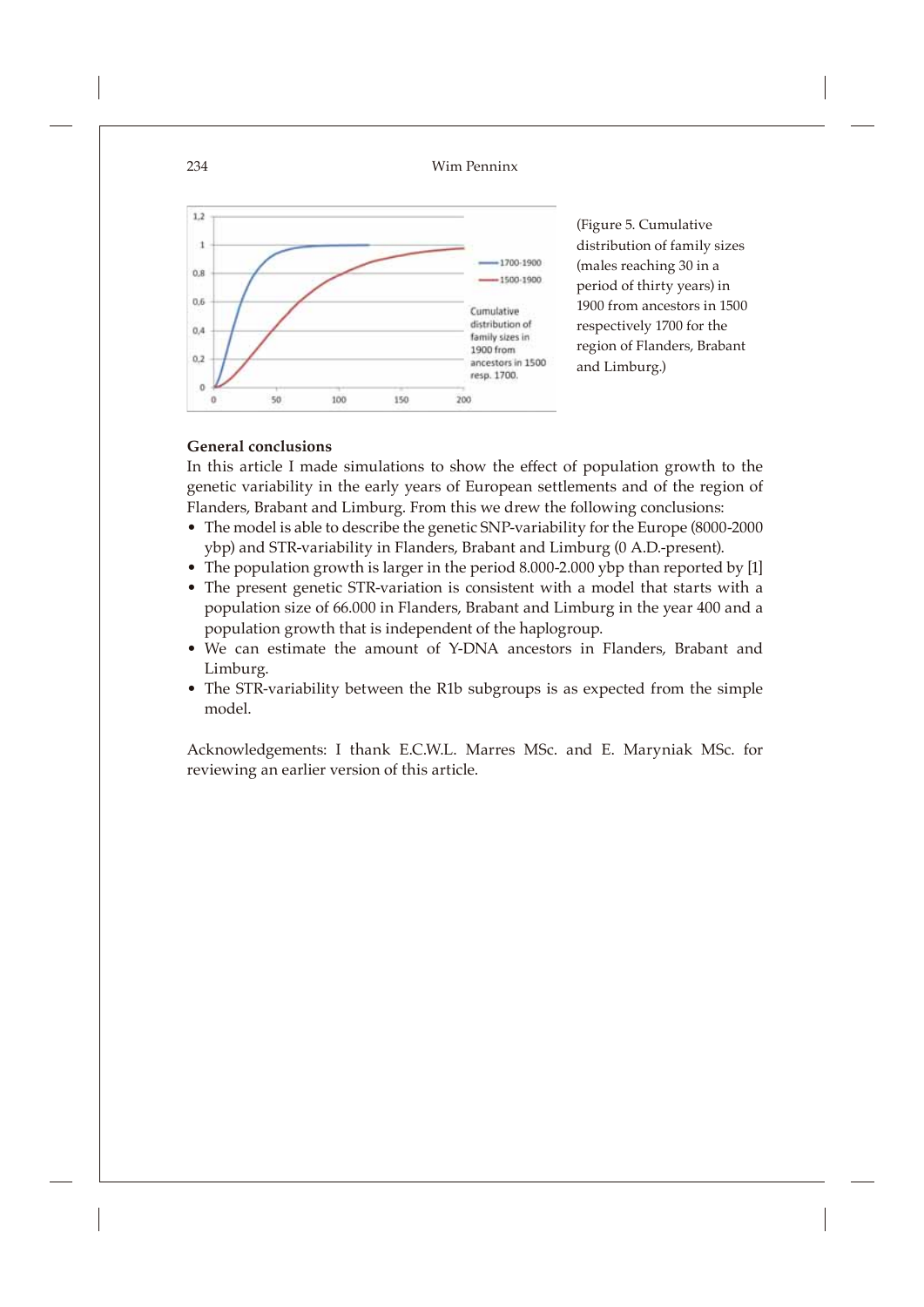# **Tables**

In the columns are given the following values: moment in time (1), the period that indicates the type of information we have (2), the growth rate as taken from the literature (3), the number Y-DNA ancestors (deduced in our simulation) (4), the number of potential fathers (as deduced from population size) (5) and the population size (as deduced from the literature) (6).

| Period until | Period     | Growth rate | $Y-DNA$<br>Ancestor | Potential<br><b>Fathers</b> | Population |
|--------------|------------|-------------|---------------------|-----------------------------|------------|
| $8000$ ybp   | prehistory | 0.02        | 2.565               | 135,000                     | 600,000    |
| 7000ybp      | prehistory | 0.02        | 4.819               | 250,000                     | 1.100.000  |
| $6000$ ybp   | prehistory | 0.02        | 9.382               | 470.000                     | 2.100.000  |
| $5000$ ybp   | prehistory | 0.02        | 19.534              | 870.000                     | 4.000.000  |
| $4000$ ybp   | prehistory | 0.02        | 45,003              | 1.670.000                   | 7.600.000  |
| $3000$ ybp   | prehistory | 0.02        | 133.126             | 3.330.000                   | 15,000,000 |
| $2000$ ybp   | prehistory | 0.02        | 6.450.000           | 6.450.000                   | 29.000.000 |

Table 1. The results of the simulation of male line family trees for Europe.

Table 1. The results of the simulation of male line family trees for Flanders, Brabant and Limburg.

| Period until | Period                   | Growth rate | $Y-DNA$<br>Ancestor      | Potential<br><b>Fathers</b> | Population |
|--------------|--------------------------|-------------|--------------------------|-----------------------------|------------|
| $-7600$ ybp  | $\overline{\phantom{a}}$ |             | 5                        | 400                         | 4.800?     |
| $-5600$ ybp  | prehistory               | 0.02        | 24                       | 1.259                       | 10.000?    |
| $-3600$ ybp  | prehistory               | 0.02        | 116                      | 3.932                       | 23,000?    |
| $-1600$ ybp  | prehistory               | 0.02        | 1270                     | 14.500                      | 66.000     |
| $-700$ ybp   | estimated                | 0.10        | 16.500                   | 255.996                     | 1.000.000  |
| $-500$ ybp   | estimated                | 0.00        | 31.024                   | 255.967                     | 970.000    |
| $-300$ ybp   | estimated                | 0.15        | 91.994                   | 388.233                     | 2.520,000  |
| $-200$ ybp   | Data                     | 0.03        | 209.191                  | 741.684                     | 2.800,000  |
| $-100$ ybp   | Data                     | 0.20        | 1.072.291                | 1.072.291                   | 5.040.000  |
| -present     |                          |             | $\overline{\phantom{0}}$ | $\overline{\phantom{a}}$    | 9.380.000  |

Table 3. The number of relationships in the dataset as a function of the number of STR differences. The tables gives the measured values of [7] and the simulated values with two values for the added mutation rates as mentioned in [7]. In the model the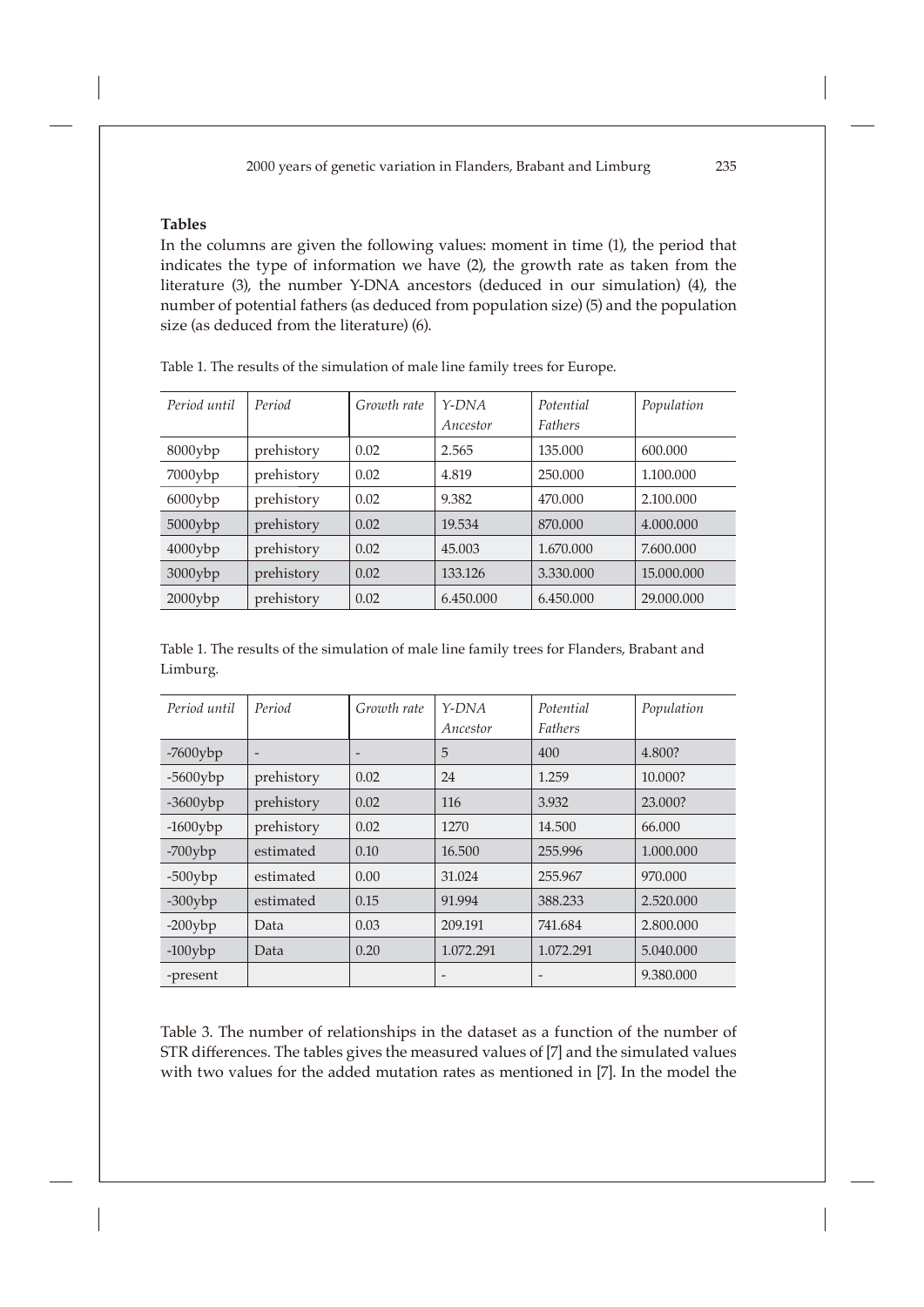individual mutations are simulated according to the model of [12], whereby for each individual marker the individual mutation rates are used. It includes chances to mutate back to the original STR-value. Two values for the added mutation rate are used in the simulations. This represents the range of these mutation rates as available in the literature, see e.g. [13].

| STR differences | # measured in [7] | $#$ in simulation with<br>mutation rate 0.0055 | $#$ in simulation with<br>mutation rate 0.0045 |
|-----------------|-------------------|------------------------------------------------|------------------------------------------------|
|                 | 9                 | 8                                              | 11                                             |
|                 | 20                | 13                                             | 22                                             |
| ာ               | 31                | 22                                             | 40                                             |
| 3               | 51                | 35                                             | 66                                             |
|                 | 51                | 52                                             | 104                                            |
| 5               | 81                | 76                                             | 157                                            |
| h               | 168               | 109                                            | 222                                            |

### **Notes and references**

- 1 Klein Goldewijk, K. , A. Beusen, M. de Vos and G. van Drecht, 'The HYDE 3.1 spatially explicit database of human induced land use change over the past 12,000 years', Global Ecology and Biogeography 20(1) (2011): 73-86.DOI: 10.1111/j.1466-8238.2010.00587.x., see also http://themasites.pbl.nl/en/themasites/hyde/landusedata/landcover/index.html.
- 2 A collection of literature, 'Origins, spread and ethnic association of European haplogroups and subclades' (2013), collected at http://www.eupedia.com/europe/origins\_ haplogroups\_europe.shtml.
- 3 Andrew Curry, Archaeology: 'The milk revolution', *Nature* 500, 20–22 (2013) doi: 10.1038/500020a, (http://www.nature.com/news/archaeology-the-milk-revolution-1.134 71).
- 4 A collection of literature, 'Haplogroup R1b (Y-DNA)' (2013), collected at http://www. eupedia.com/europe/Haplogroup\_R1b\_Y-DNA.shtml.
- 5 A collection of literature, 'European haplogroups' (2013), collected at http://www. eupedia.com/europe/european\_y-dna\_haplogroups.shtml.
- 6 A collection of literature, 'Population values in the countries in Europe in the year 1800' (2013), collected at http://www.populstat.info/.
- 7 Marc van den Cloot, Hir. M.B.A., *DNA-Project 2010 België, exclusief oud hertogdom Brabant* (2010) (ISBN 9789080430525).
- 8 Paolo Malanima, 'Energy and population in Europe, The Medieval Growth (10th-14th Centuries)', *L'Europa come problema*, (2009)*.*
- 9 J.C. Schalekamp, *Bataven en Buitenlanders*, (2009) (ISBN 9789073299412).
- 10 Leo Lucassen en Jan Lucassen, *Winnaars en Verliezers,* (2011) (ISBN 9789035136434).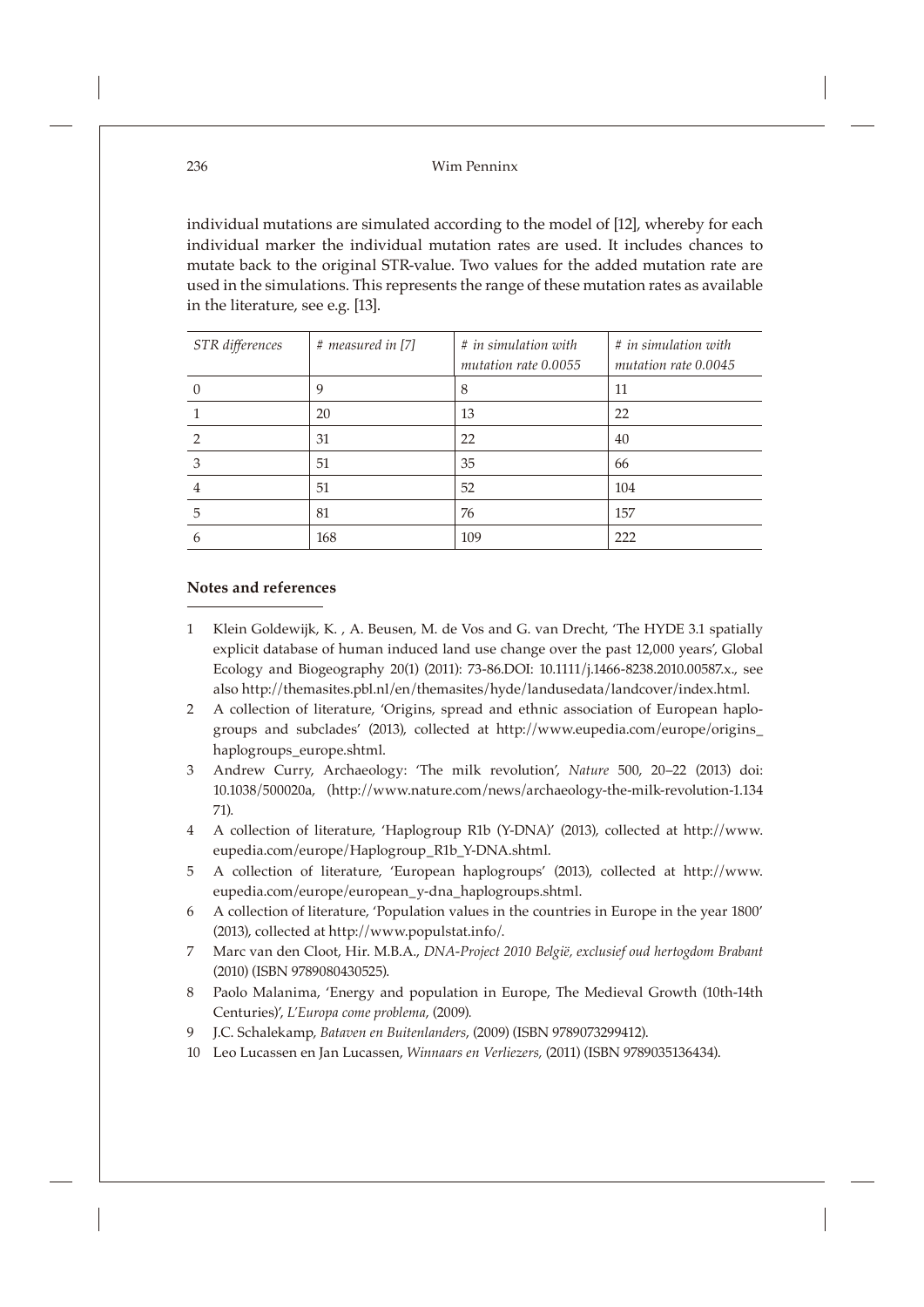- 11 Ann Marynissen, 'Waar, waar en wanneer zijn onze familienamen ontstaan' (2013), collected at http://users.telenet.be/ann.marynissen/waaromontstaan.html,
- 12 Sandy Paterson, 'TMRCA, an attempt at realistic pairwise TMRCA estimation' (2013), collected at http://www.tmrca.com.
- 13 Kaye N. Ballantyne et al., 'Mutability of Y-Chromosomal Microsatellites: Rates, Characteristics, Molecular Bases, and Forensic Implications', *The American Journal of Human Genetics*, (2010), doi:10.1016/j.ajhg.2010.08.006.